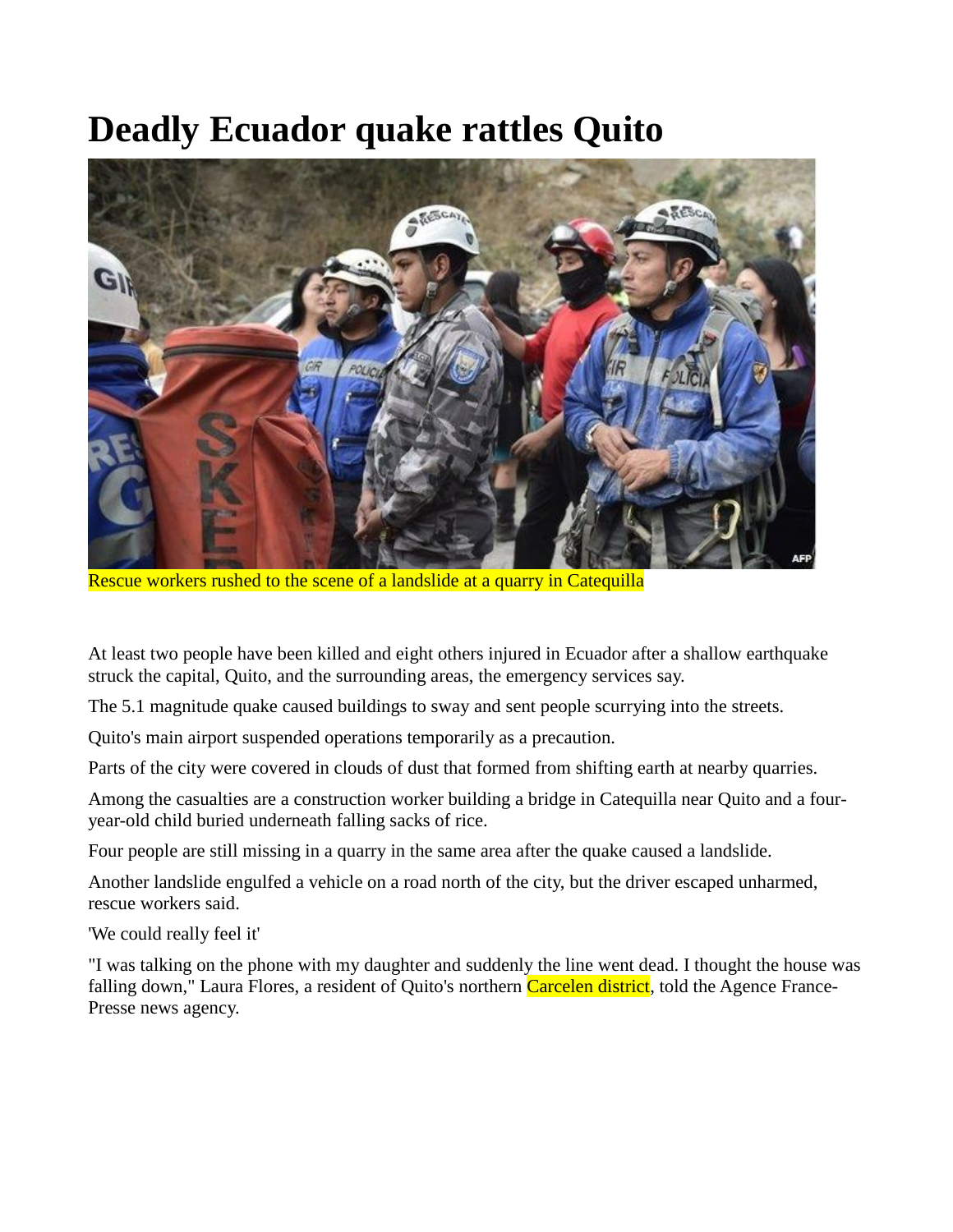

Four people are missing in the Catequilla quarry near Quito after the quake triggered a landslide



Pan-American Highway was covered in dust following the earthquake